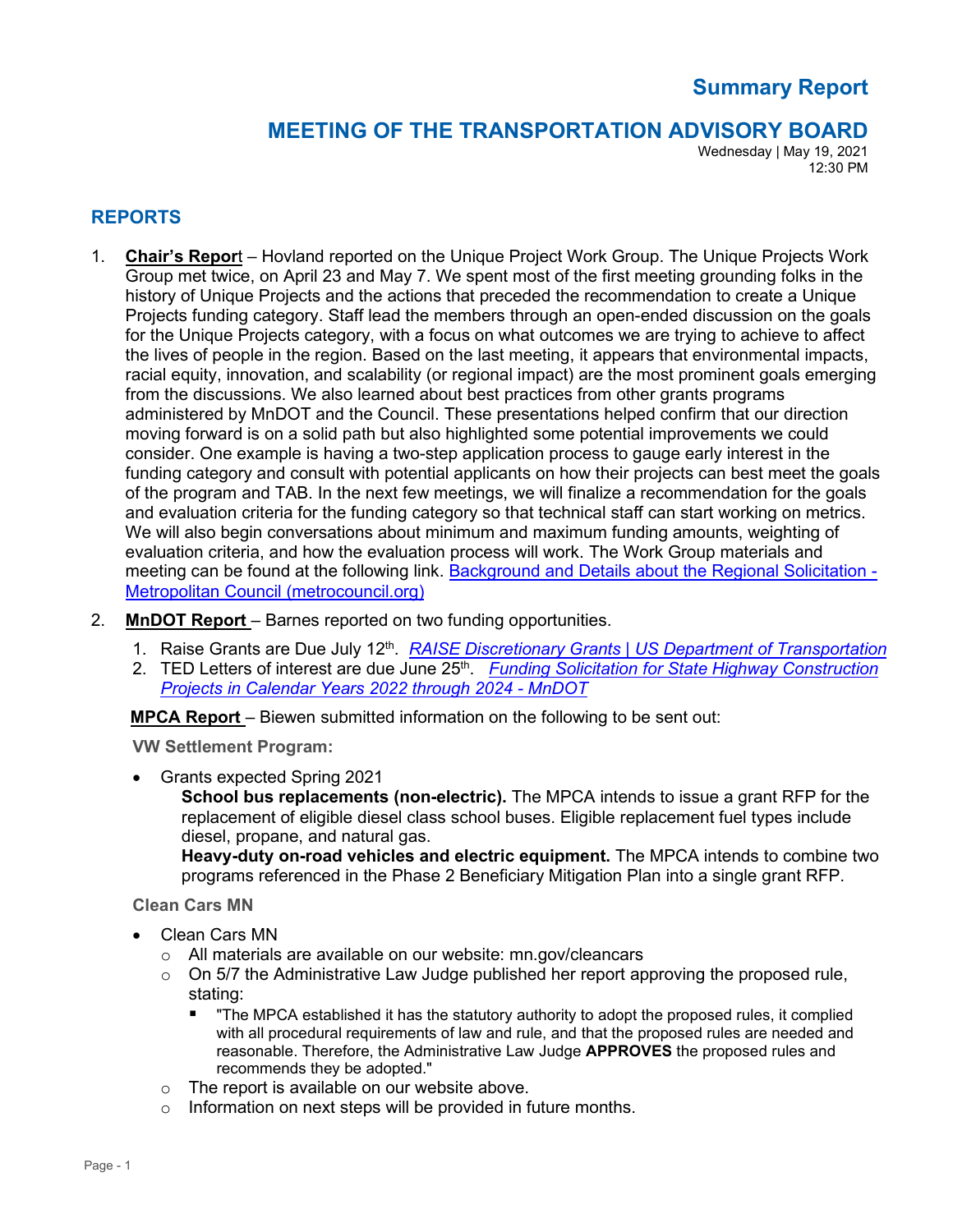The federal infrastructure bill includes funding for charging stations. MPCA is getting initial information right now. It is a substantial amount, but there is no information on how it would be distributed yet.

**MAC Report** – Crimmins reported on the following:

- 1) Terminal 1 received the "Grand Award" for construction of the Silver parking ramp from American Council of Engineering and Top Construction Project from Finance & Commerce.
- 2) Delta Airlines, the MAC's primary airline has been awarded #1 in Customer Service from J D Powers
- 3) April air traffic was at 47% of 2019, improving from 50% in March and 60% in January. We are seeing a steady improvement since January 2021.
- 4) Food and beverage service on flights is starting to improve but each airline has a different plan so for more information on your flight contact your airline.

**Metropolitan Council Report** – Barber reported that on June 12<sup>th</sup>, the Council will implement the quarterly service changes. This quarter we will begin the increase in local service as ridership begins to come back after the pandemic. Several routes are adding frequency of service to meet demand. One new route to highlight is the Route 63/323. This is an increase in service on route 63 in St. Paul and the extension of a new route into Maplewood and Woodbury from the Sun Ray shopping center. It will serve many jobs in Woodbury including the Woodwinds Hospital Area. This route expansion was funded in the Regional Solicitation.

The partnership between Metro Transit and Mn Department of Health continues for the mobile vaccine clinic. We are providing buses and drivers for pop-up vaccine sites throughout the Metro Area and in areas across the site. Each bus is outfitted and staffed to provide 150-200 vaccines per day and has proven very helpful at reaching populations that had lower vaccination rates.

**TAC Chair Report** – Solberg reported that information emailed prior to the TAB meeting on the Regional Bicycle Transportation Network, Bike Barrier Study and Truck Corridor Study update processes have gone through Funding and Programming Committee and TAC.

## **BUSINESS**

TAB approved the following items and they were forwarded to the Transportation Committee.

1. **2021-18**: 2021-2024 Four Streamlined TIP Amendments (*May 24, 2021, Transportation Committee*)

Transportation Advisory Board recommended that the Metropolitan Council adopt four amendments to the 2021-2024 TIP to:

- 1. add a bridge to, and expand the scope of, MnDOT's MN 55 bridge rehabilitation project (SP # 1909-99);
- 2. add a bridge to, and expand the scope of, MnDOT's MN 55 bridge re-decking project (SP # 2724-124);
- 3. add the removal of a free right turn to MnDOT's I-694 / Silver Lake Road ramp signal replacement project (SP # 6285-160); and
- 4. add a traffic management system project on MN 610 (SP # 2771-177).
- 2. **2021-19**: Release of the Draft 2022-2025 Transportation Improvement Program (TIP) for a public comment period

Transportation Advisory Board recommended release the draft 2022-2025 Transportation Improvement Program for public comment from May 23 to July 6, 2021. There will be a virtual public input meeting on June 22, 4:30 to 5:30.